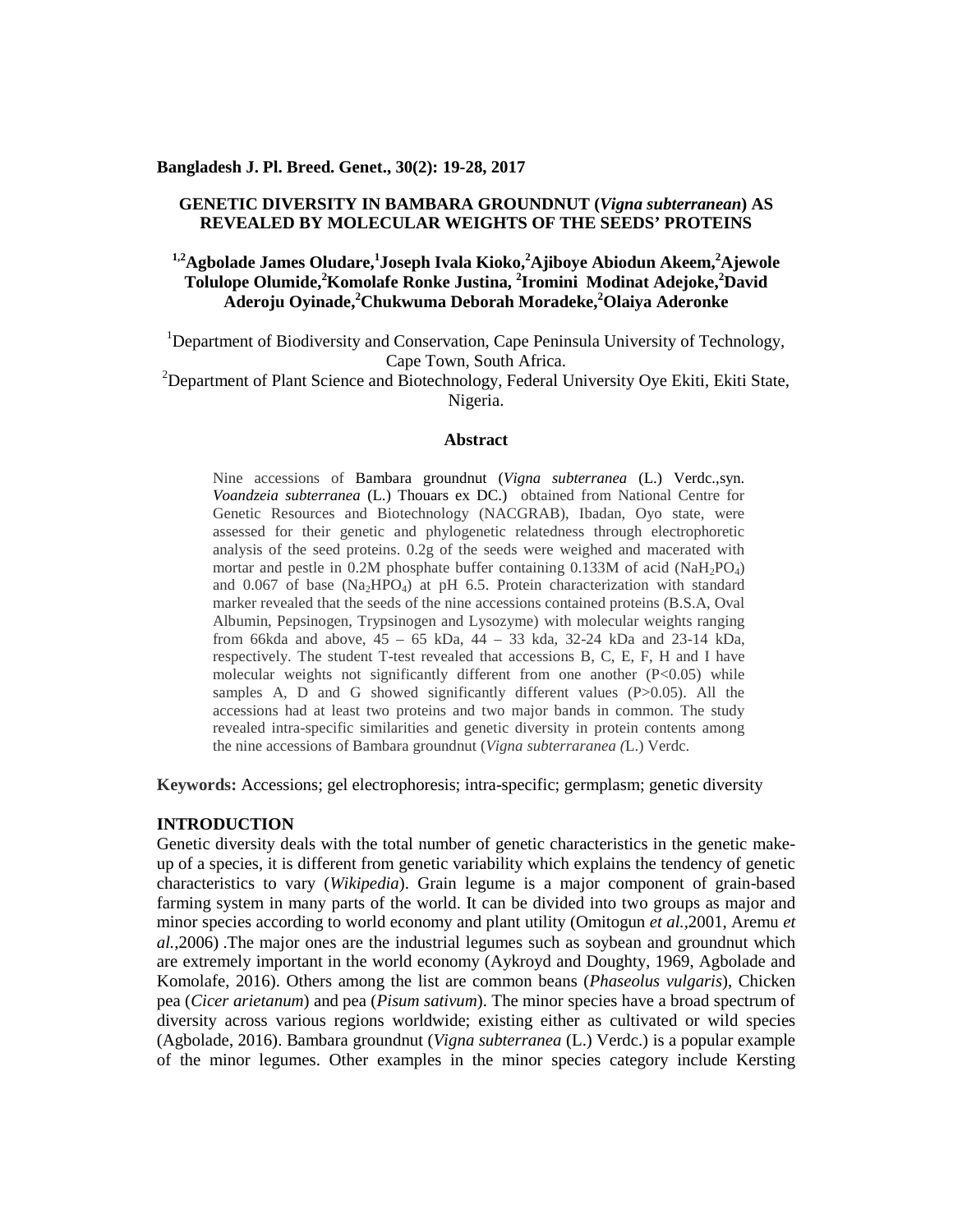groundnut (*Kerstingiella geocarpa*), Marama bean (*Tylosema esculentum*), Pigeon pea (*Cajanus cajan*), Rice bean (*Vigna angularies*), Mung bean (*Vigna mungo*) and few other ones.(Agbolade,2013 and 2016) Consumption of legumes was highly correlated with reduced mortality resulting from coronary heart diseases (Aremu *et al.*2006). Cultivation of Bambara groundnut (*Vigna subterranea* (L.) Verdc. syn. *Voandzeia subterranea* (L.) Thouars ex DC.) is largely practiced among the small holding farmers of the semi-arid regions of Africa where it is widely intercropped with cereals, root and tuber crops (Olukolu et al., 2012). The average yields of Bambara groundnut  $(650-850 \text{ kg ha}^{-1})$  are smaller than those of other legumes under favorable edaphoclimatic conditions(Stanton et al. 1966), but it out-yields other legumes under less favorable conditions, particularly under limited rainfall and on infertile soils (National Research Council, 2006; FAO, 2011).

According to Olukolu et al., (2012), Bambara groundnut is the third most important legume crop after peanut and cowpea; and it is a preferred food crop of many local people, as a good supplement to cereal-based diet and it is nutritionally superior to other legumes. Evaluation data on genetic diversity is a pre-requisite for genetic improvement in crop plants particularly in underutilized crops such as Bambara groundnut (Bamishaye and Adegbo,2011). Going by the available literature, a few numbers of studies on genetic diversity of Bambara groundnut are on record.Basu *et al.,(*2007) worked on genome mapping and molecular breeding of this Bambara groundnut; Collinson et al. (1997) found out the effects of soil moisture deficit on water relation capacity of Bambara groundnut. Amadou et al., (2001) and Massawe et al., (2002) used Random Amplified Polymorphic DNA (RAPD) and Amplified Fragment Length Polymorphism (AFLP) markers, respectively, to assess genetic diversity in this crop. Recently, Olukolu et al, (2012) evaluated the genetic diversity of a Bambara groundnut germplasm representing accessions from 25 African countries, maintained at the International Institute of Tropical Agriculture (IITA; Nigeria) was based on seed patterns, qualitative characters, quantitative traits and Diversity Arrays Technique (DArT) markers. Since protein is a direct product of gene action, the relationship of a group of specie or accession can be determined through electrophoresis which deals with proteins, the primary product of genes. Therefore any observed phenotypic expression in the banding pattern of proteins extracted from an organism is indicative of genetic variability among the studied taxa (Agbolade et al, 2013 and 2017). However, none of these studies has explored the use of proteins' molecular weights markers to delineate diversity among the various accessions of Bambara groundnut. Hence, this study has been designed to corroborate the existing data on the subject matter.

## **MATERIALS AND METHODS**

**Materials and Seeds Acquisition:** Tris-base, tris-HCl, ethanol, phosphoric acid and coomassie Brilliant blue G-250 were purchased from Sigma Chemical Company, St. Louis, MO, USA. Bovine Serum Albumin (BSA), Standard proteins as contained in Sigma Molecular Weight Markers Calibration Kit for SDS polyacrylamide gel electrophoresis (Daltons Mark VII-L, Molecular Weight Marker Range 14,000-70,000) were purchased from Sigma Chemical Company, St. Louis, MO, USA. Seeds of the nine Bambara groundnut (*Vigna subterranea* (L.) Verdc.) accessions were obtained from the Genetic Resources Unit of the International Institute of Tropical Agriculture (IITA), Ibadan, Oyo-State, Nigeria.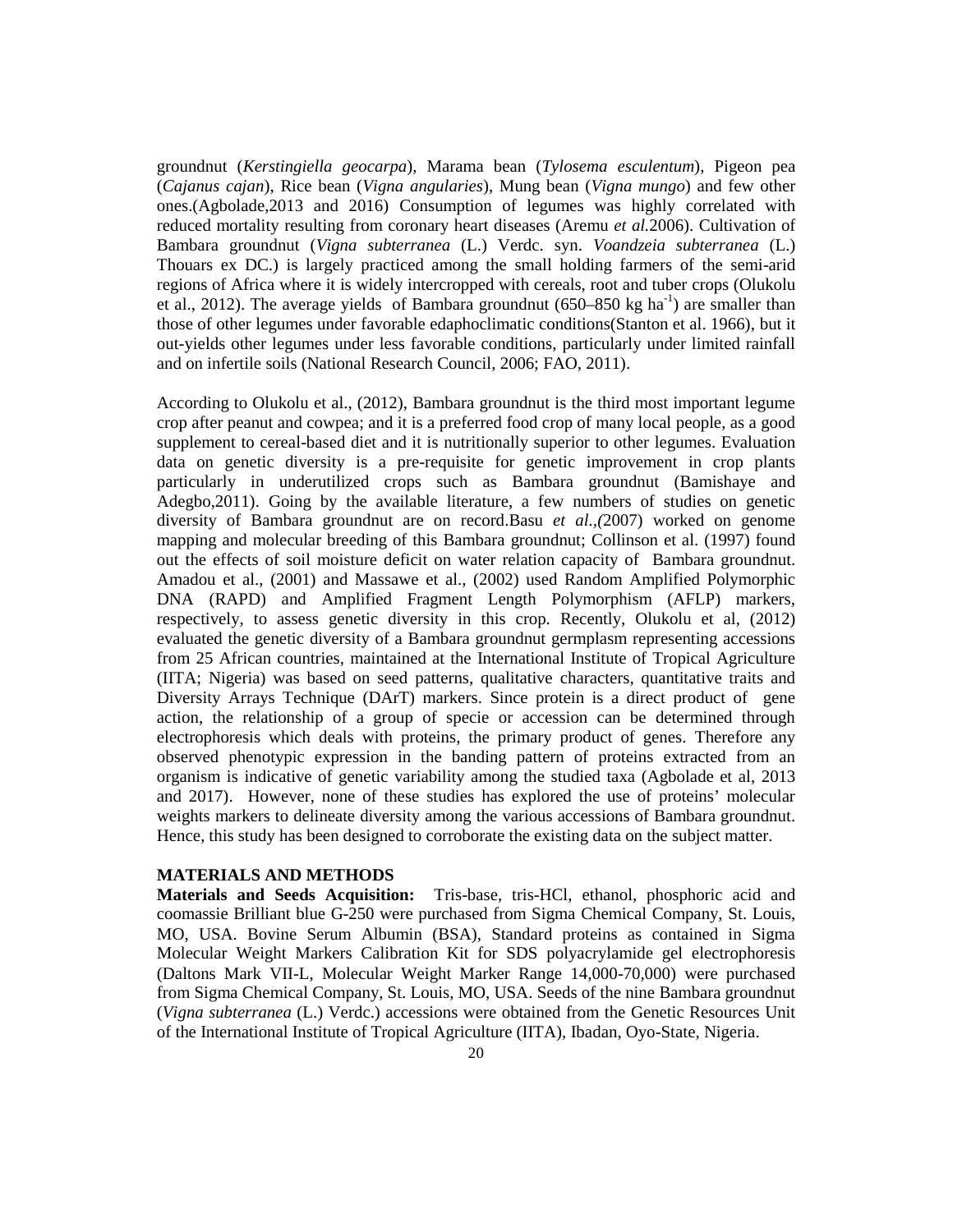**Sample Preparation**: Two grains of each sample was macerated using a sterile mortar and pestle; it was soaked in 10 ml of 0.2M phosphate buffer, PH 6.5 and left in the refrigerator for 24 hours. The samples were then centrifuged to obtain a supernatant and the protein concentrations were also determined using Bradford method. The supernatants obtained were used for the SDSPAGE.

**Protein Determination**: Protein concentration was determined by the method of Bradford, as contained in Weber and Osborn (1976), using Bovine Serum Albumin (BSA) as the standard, whereby the protein absorbance was interpolated from the standard curve. The reaction mixture consists of 10 µl of the sample solutions and 1.0ml of Bradford reagent (Weber and Osborn, 1976). The absorbance was read at 595nm. Mathematically, according to a standard protein graph, at every optical density (O.D) of 0.4, the protein concentration is 5.0mg/ml.

Therefore, at  $0.4 = 5.0$  mg/ml  $O.D<sub>new</sub> = X$ 5.0mg/ml  $\times$  O.D<sub>new</sub> = 0.4X X=O.Dnew/\*5.0mg/ml/0.4  $X=0.4$ Dnew\*12.5

**Preparation of Bradford Reagent:** 0.1g of coomassie brilliant blue 6-250 was weighed and dissolved in 50ml of 99% ethanol and made up to 1000ml using 100ml of 85% (w/v) of phosphoric acid. The mixture was then filtered to give a homogenize mixture with minimal or no impurities.

# **Electrophoresis on SDS-PAGE**

The molecular weight ranges of the samples were determined by SDS polyacrylamide gel electrophoresis as described by Weber and Osborn (1976). Standard proteins were as contained in Sigma Molecular Weight Markers Calibration Kit for SDS polyacrylamide gel electrophoresis (Daltons Mark VII-L, Molecular Weight Marker Range 14,000-70,000). The vial was reconstituted in 1 ml of sample buffer, mixed properly and placed in a boiling water bath for 2 min. A 10 µl aliquot was applied to a gel. The preparation of enzyme sample, running conditions, staining and destaining were as described earlier by Weber and Osborn (1976)**.** The relative mobility was calculated using the following expression:

| $R_f =$ | Distance of protein migration |  | Length of gel before staining |  |
|---------|-------------------------------|--|-------------------------------|--|
|         | Length of gel after staining  |  | Distance of dye migration     |  |

 $R_f$  values of the standards were then plotted against the logarithms of their molecular weights. The molecular weight of the enzyme preparations was then interpolated from the curve.

**Data Analysis**: The molecular weight values obtained were subjected to student t-test to evaluate the significance level of differences among the various accessions studied.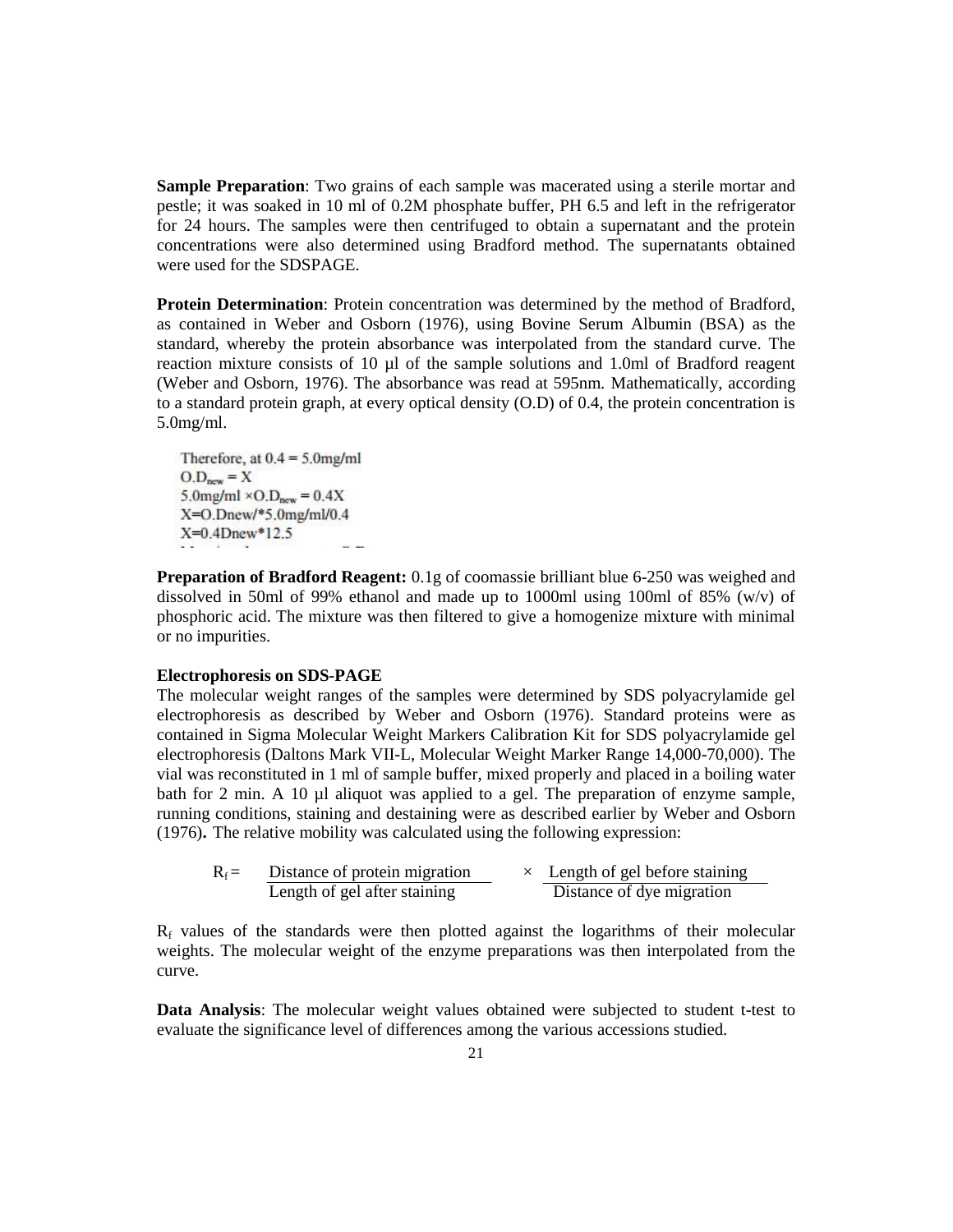#### **RESULTS AND DISCUSSION**

The relationship of a group of a group of specie/ accession can be determined directly through electrophoresis, which deals with proteins that are the primary product of gene actions. Hence any similarities and differences observed in the banding patterns of protein extract of organisms is an indication of genetic similarities and differences. Despite the similarities observed in the banding patterns, a close examination revealed that differences still abound among the Bambara groundnut accessions. These similarities are expected and the differences noticed are understandable because both 'nature' and 'nurture' determine the phenotype of an organism. The differences observed might be due to the impact of the environment (nurture). It follows quite logically that different accession belonging to the same species are expected to be more phylogenetically related.

The result of electrophoresis of crude protein from the nine (9) of the Bambara groundnut accessions studied are shown in Plate 1. Table 2 shows the list of the accessions used for the electrophoresis and the protein concentration observed for each accession. Table 3 shows characterization of protein based on their molecular weight. The result of electrophoresis shows that some of the accessions are quite dissimilar both in terms of number and intensity of the bands while some of other one shows a certain degree of relatedness; this is similar to the observation made by (Agbolade *et al*., 2013). Table 2 shows the result for determination of protein at optical density (O.D) 595nm which gives the concentration of protein in each accession.  $BN<sub>1</sub>$  has the highest protein concentration while BN2 has the lowest. Similarities and differences in protein composition of the accessions are represented in table 3 which characterized the proteins based on their molecular weights. According to a standard protein graph (Weber and Osborn, 1976) the result shows that all accessions have a high degree of BSA present in their bands with molecular weight ranging from 66 KiloDaltons and above.

| S/N             | Protein concentration (mg/ml) |
|-----------------|-------------------------------|
| BN1             | 0.066                         |
| B <sub>N2</sub> | 0.053                         |
| BN <sub>3</sub> | 0.065                         |
| BN4             | 0.060                         |
| BN <sub>5</sub> | 0.062                         |
| BN <sub>6</sub> | 0.062                         |
| BN7             | 0.063                         |
| BN <sub>8</sub> | 0.061                         |
| BN <sub>9</sub> | 0.061                         |

**Table 1. Result for Determination of Protein at Optical Density (O.D) of 595Nm**

Sample A with sample number NGB 01494<sup>k5</sup> and sample identification  $(BN_1)$  with average protein concentration of 0.066 at optical density 595nm with length of gel 7.1 which contains total bands of 6 of which the first two (2) fall under Bovine Serum Albumin with RF value of 0.042 and 0.085 respectively and molecular weight of 66kilo Dalton and above and band 3 falls under Oval Albumin with RF value of .324 and molecular weight 45-65kilo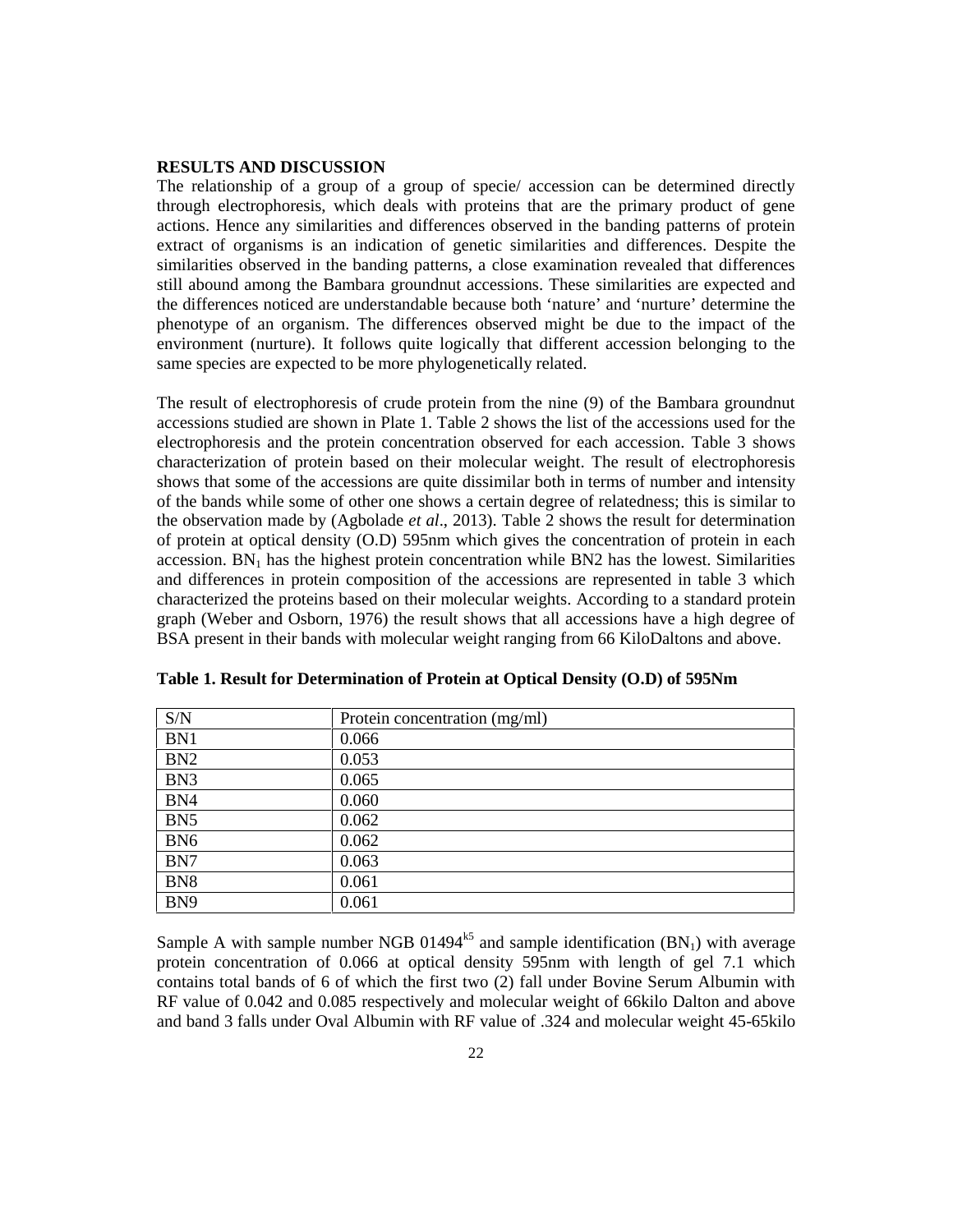Daltons, bands 4 and 5 fall under protein Pepsinogen with RF values of 0.451 and 0.507 and molecular weights of 33-44kiloDaltons, the last band, band 6 falls under protein Trypsinogen with RF value of 0.648 and molecular weight of 24-32kiloDaltons, but lack the presence of lysozymes.



**Fig 1. Standard protein graph.**

Sample B with sample number NGB 01497<sup>K5</sup> and sample identification  $(BN_2)$  with average protein concentration of 0.053 at optical density of 595nm with the length of gel 7.3 which consist of 6 bands, 3 thick bands and 3 thin bands, in which two (2) of these fall under Bovine Serum Albumin with RF values of 0.041 and 0.082 and molecular weights of 66kiloDaltons and above, and band 3 falls under the Oval Albumin of RF value of 0.288 and molecular weight of 45-66kilodaltons, bands 4 and 5 fall under the protein Pepsinogen with RF values 0.438 and 0.506 with molecular weights of 33-44kiloDalto ns and the last band, band 6 falls under the protein Trypsinogen with RF value of 0.644, molecular weight 24- 33kilodalton also lacks the lysozyme.



**Fig 2. BSA Standard for protein estimation.**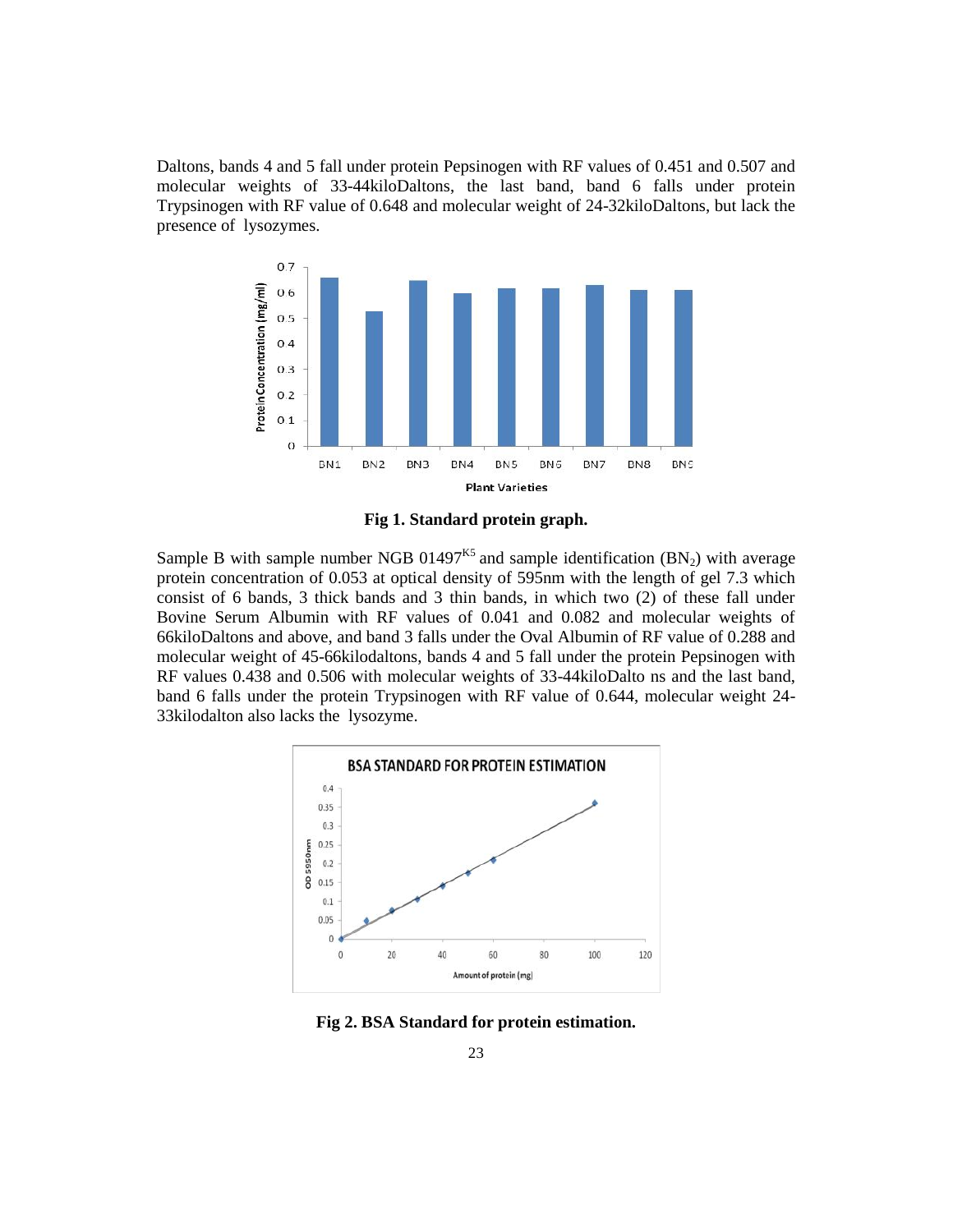Sample C with sample number NGB 01499<sup>K5</sup> and sample identification  $(BN_3)$  with average protein concentration of 0.065 at optical density of 595nm with gel length 7.0 has a total number of 7 bands, 5thick bands and 2 thin bands. Two (2) of these bands fall under Bovine Serum Albumin with RF value of 0.057 and 0.086 and molecular weight of 66kilodaltons and above, band 3 falls under Oval Albumin of RF value of 0.314 and molecular weight of 45-65kilodalton, band 4 and 5 falls under the protein Pepsinogen with RF value of 0.457 and 0.514 and molecular weight of 33-44kilodalton while bands 6 and 7 fall under protein lysozyme with RF value of 0.657 and molecular weight 14-23kilodalton, no band was indicated under Trypsinogen.

Sample D with sample number NGB  $01501^{K5}$  and sample identification BN<sub>4</sub> with an average protein concentration of 0.060 at optical density 595nm with length of gel 6.8, consisting of 8 bands with 6 thick bands and 2 thin bands, two (2) of which fall under Bovine Serum Albumin with RF value 0.044 and 0.074 and molecular weight of 66kilodalton and above. Band 3 occurs in the region of 45-65kilodalton regarded as Oval Albumin with RF value of 0.309, bands 4 and 5 fall in the region of protein Pepsinogen with RF value of 0.426 and 0.470 and molecular weight of 33-44kilodalton, while bands 6,7 and 8 falls under the protein lysozyme with RF value of 0.676, 0.750 and 0.809 respectively with molecular weight 14- 23kilodalton. This accession of all has the highest crude protein concentration.



Samples: A, B, C, D, E, F, G, H, I. KEY: A to I represent samples BN1 to BN9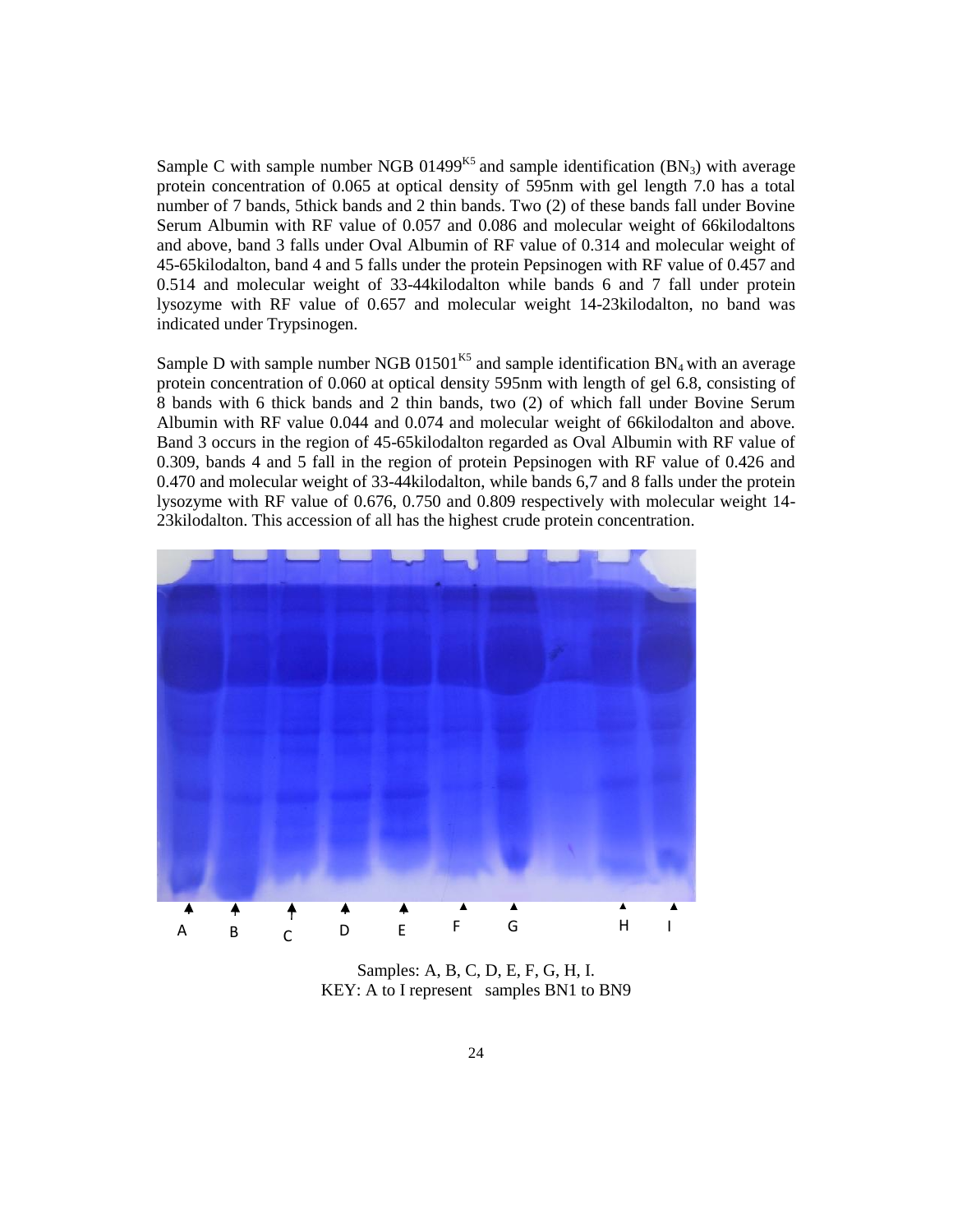Sample E with sample number NGB 01245 and sample identification  $BN<sup>5</sup>$  with average protein concentration of 0.062 at optical density 595nm with length of gel 6.6 consist of 7 bands in total, 5 thick bands and 2 thin bands. 2 of these bands fall under Bovine Serum Albumin with RF value of 0.045 and 0.091 and molecular weight of 66 kilodalton and above. Band 3 occurs in the region of 45-65kilodalton regarded as Oval Albumin with RF value 0.318 and bands 4 and 5 occur in the region of protein Pepsinogen with RF value 0.469 and 0.530 molecular weight of 33-44 kilodalton. Bands 6 and 7 occur under the protein Lysozyme with RF value 0.682 and 0.818, respectively. Bands 1, 2, and 3 have the highest concentration of crude protein.



**Fig 2. Log M<sup>w</sup> versus R<sup>f</sup> Graph for the Estimation of Proteins' Molecular Weights.**

Sample G with sample number NGB 01311<sup>K5</sup> and sample identification of  $BN<sub>7</sub>$  with the average protein concentration of 0.063 at optical density 595nm with gel length 6.9 has a total band of 6 of which 4 are thick and 2 are thin. The highest concentration of crude protein is found in bands 1, 2, and 3. Two (2) of these bands occur in the Bovine Serum Albumin region with RF value of 0.029 and 0.072 and molecular weight of 66 kilodalton and above. Band 3 occurs in the protein Oval Albumin region with molecular weight of 45-65 kilodalton and RF value of 0.333. Bands 4 and 5 occur in the region of protein Pepsinogen with molecular weight of 33-44kilodalton and RF value of 0.449 and 0.493, respectively. Band 6 falls under the region of protein Trypsinogen with RF value 0.623 and molecular weight of 24-32kilodalton, no band indicated the presence of Lysozyme in the sample.

Sample H with sample number NGB 01496<sup>K5</sup> and sample identification  $BN_8$  with the average protein concentration of 0.061 at optical density 595nm with gel length of 6.7 has a total bands of 6, with 4 thick bands and 2 thin bands. The highest concentration of crude protein is found in band 1, 2 and 3. Two of these bands occur in the region of the Bovine Serum Albumin protein with RF value of 0.029 and 0.075 with molecular weight of 66kilodalton and above. Band 3 with RF value of 0.313 and molecular weight of 45-65 kilodalton occurs in the region Oval Albumin. Bands 4 and 5 with RF value 0.463 and 0.507, respectively occurs in the region protein Pepsinogen of molecular weight 33-44kilodalton while the last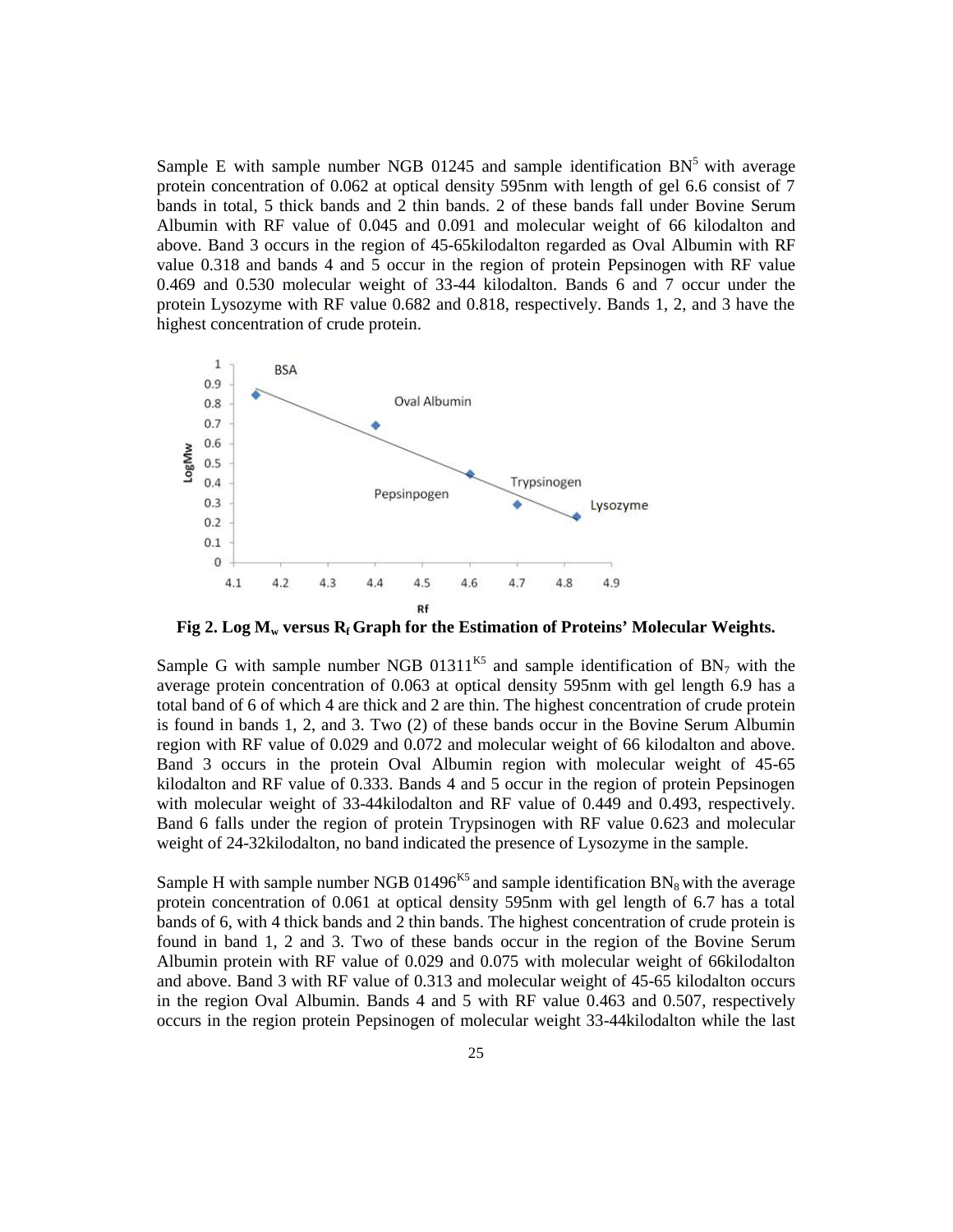band occur in the region of the protein Trypsinogen with RF value of 0.642 and molecular weight of 24-32kilodalton, also no bound was found under Lysozyme. Table 2 below shows the characterization of the seed proteins. The proteins were characterized based on the molecular weight of the bands in comparison to the standard gel.

| Samples    | Total        | <b>BSA</b> (66 | Oval Albumin | Pepsinogen | Trypsinogen | Lysozyme  |
|------------|--------------|----------------|--------------|------------|-------------|-----------|
|            | <b>Bands</b> | and Above)     | $(45-65)$    | $(33-44)$  | $(24-32)$   | $(14-23)$ |
| А          |              |                |              |            |             |           |
| в          |              |                |              |            |             |           |
| $\sqrt{ }$ |              |                |              |            |             |           |
|            |              |                |              |            |             |           |
| Е          |              |                |              |            |             |           |
| F          |              |                |              |            |             |           |
| G          |              |                |              |            |             |           |
| H          |              |                |              |            |             |           |
|            |              |                |              |            |             |           |

**Table 2. Characterisation of proteins based on their molecular weights**

Sample F with sample number NGB 01489<sup>K5</sup> and sample identification of  $BN_6$  with average protein concentration of 0.062 at optical density of 595nm with gel length of 6.8, which consist of 6 clear bands, with 4 thick bands and 2 thin bands. Two (2) bands are found under the protein Bovine Serum Albumin with molecular weight 66kilodalton and above and RF value of 0.029 and 0.072 respectively, band 3 has a RF value of 0.333 and occurs in the region of Oval Albumin of molecular weight 45-65kilodalton. Band 4 with RF value of 0.449 and molecular weight of 33-44kilodalton is found under Pepsinogen, while bands 5 and 6 occur in the region of protein Trypsinogen with molecular weight of 24-32kilodalton with RF value of 0.493 and 0.623, respectively. Bands 1 and 3 have the highest crude protein concentration and no band was found under Lysozyme.

Sample I with sample number NGB  $01495^{K5}$  and sample identification of BN<sub>9</sub> with the average protein concentration 0.061 at optical density 595nm with gel length 7.0 which has a total band of 5, 3 thick and 2 thin bands. Band 1 occurs in the BSA region with molecular weight of 66kilodalton and above and RF value of 0.071. Band 2 occurs in the Oval Albumin region with molecular weight of 45-65kilodalton and RF value of 0.314. Band 3 and 4 with RF values 0.428 and 0.471 occur in the region of protein Pepsinogen with molecular weights of 33-44kilodalton while the last band with RF value of 0.600 falls under the Trypsinogen protein with molecular weight of 24-32 kilodalton, no band again was noticed under Lysozyme. The proteins characterized in these samples are of great importance to science and humanity. BSA is a protein with high negative charge, it binds water, salts, fatty acids, vitamins, hormones and carries these bound component between tissues and cells. It is also an effective scavenger removing toxic substance, also a stabilizer for other soluble proteins. Oval Albumin works effectively as selective insulin binding agent. Its potential applications are used in the area of oral drug delivery and also as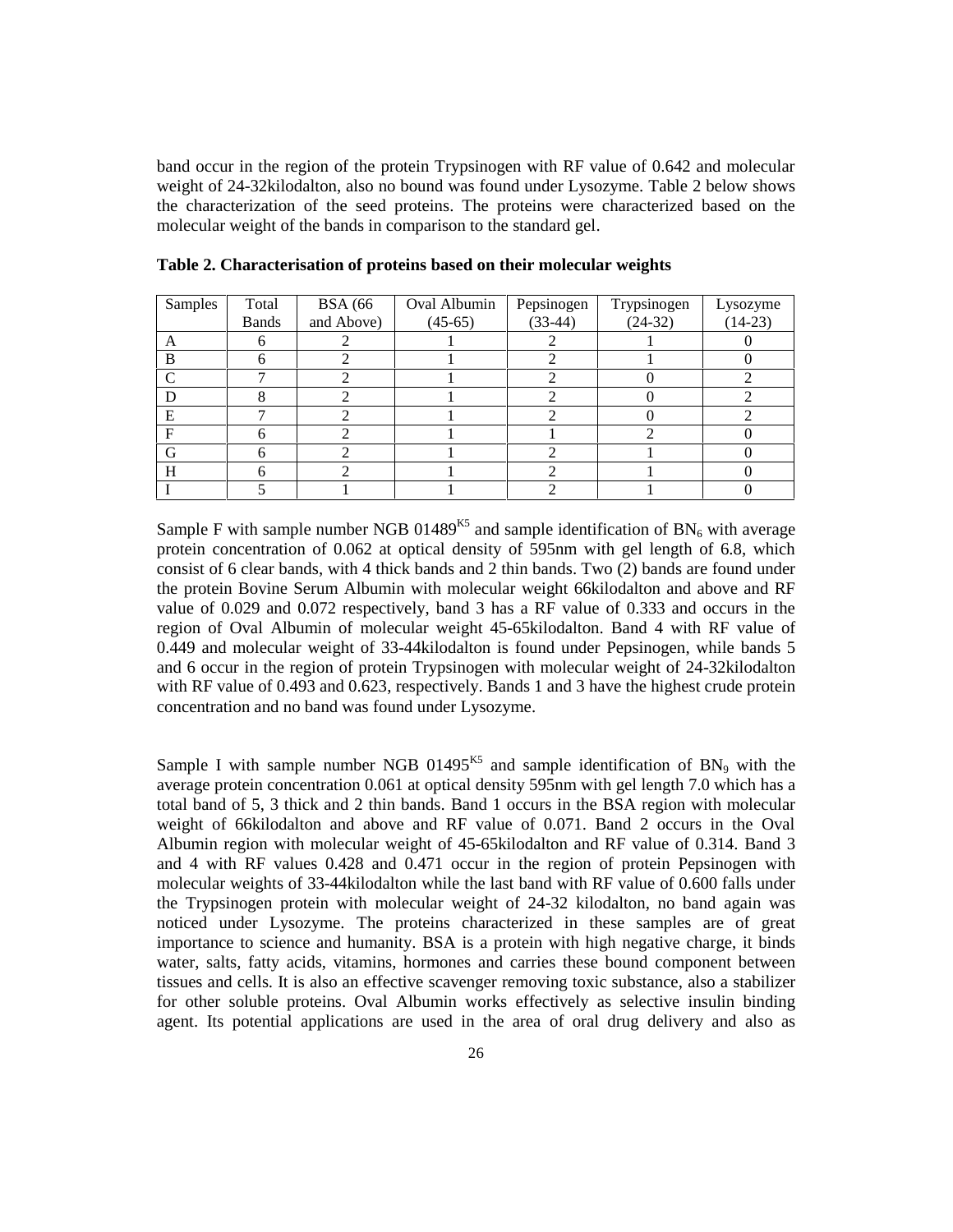functional food supplement. Pepsinogen is a product of pepsin in an active precursor form by the chief cell. It helps in digestion of protein, while Trypsinogen, a precursor of trypsin functions as protein activation at appropriate. Lastly, Lysozyme according to Philips Mechanism is used as binding agent (Okpuzor et al., 2010, Agbolade et al., 2017).

It's worthwhile to emphasize that ultimately and logically differences in electrophoresis mobility of protein fractions from two sources are of greater importance for taxonomic purposes than the similarities of mobility. The possibility of two dissimilar proteins having identical electrophoretic mobility is known (Grant et al., 1988; Agbolade et al., 2013), yet the assumption is made that bands derived from two accession that migrate the same distance in Bambara groundnut are considered to be produced by gene(s) common to both accessions. The student T-test revealed that accessions B, C, E, F, H and I have molecular weights not significantly different from one another  $(p<0.05)$ .

The result of the electrophoretic binding pattern of the studied accession of Bambara groundnut revealed some diagnostic characteristics that could be used for taxonomic decision. Similarities and differences observed in this work agreed with the studies of Grant et al., 1988 who adopted protein electrophoresis in evolutionary systematics; Massawe et al. 2002; Modini et al. 2006 and Agbolade et al. 2013 and 2017, who at both studies employed comparative electrophoretic protein banding pattern of different species and accessions in establishing relation among various taxa.

#### **CONCLUSION**

The essence of diversity studies in crop species is to reveal variation and its pattern within the crop's germplasm. Products of such assessments become materials(s) for crop improvement. The similarities and differences that occur in this protein profile of all accessions of Bambara groundnut are indicative of genetic protein content and thus may be useful in the taxonomic delimitation of the different accessions belonging to this specie. Furthermore, the electrophoresis of the seed proteins appeared to demonstrate close relationship and distinctiveness of the different accessions put into consideration and could therefore be important in genetic delimitation. Despite the fact that they portrayed similar phylogenic characteristics, there are still some little differences and similarities in the protein concentration. The seeds as revealed to be highly nutritious can be used as an excellent supplement in helping to achieve a balanced diet and overcome malnutrition especially among children. Extracts like boiled seeds, ethanol, boiled immature seeds are used to treat various ailments such as anemia, diarrhea, ulcers, gonorrhea, impotence and colon cancer. The current report clearly revealed diversity and phylogeny studies on the nine accessions of Bambara groundnut. Values recorded are representative of the genetic variants and overlaps and within the accessions of this taxon, and may serve as future reference for other studies in this field.

## **REFERENCES**

Agbolade, J. O, R. E. Okonji, O. A. Olayiwola, , E. B. Akinro, A. D. Aasa-Sadique. 2013. Polyacrylamide gel electrophoresis determination of genetic variabilities among 24